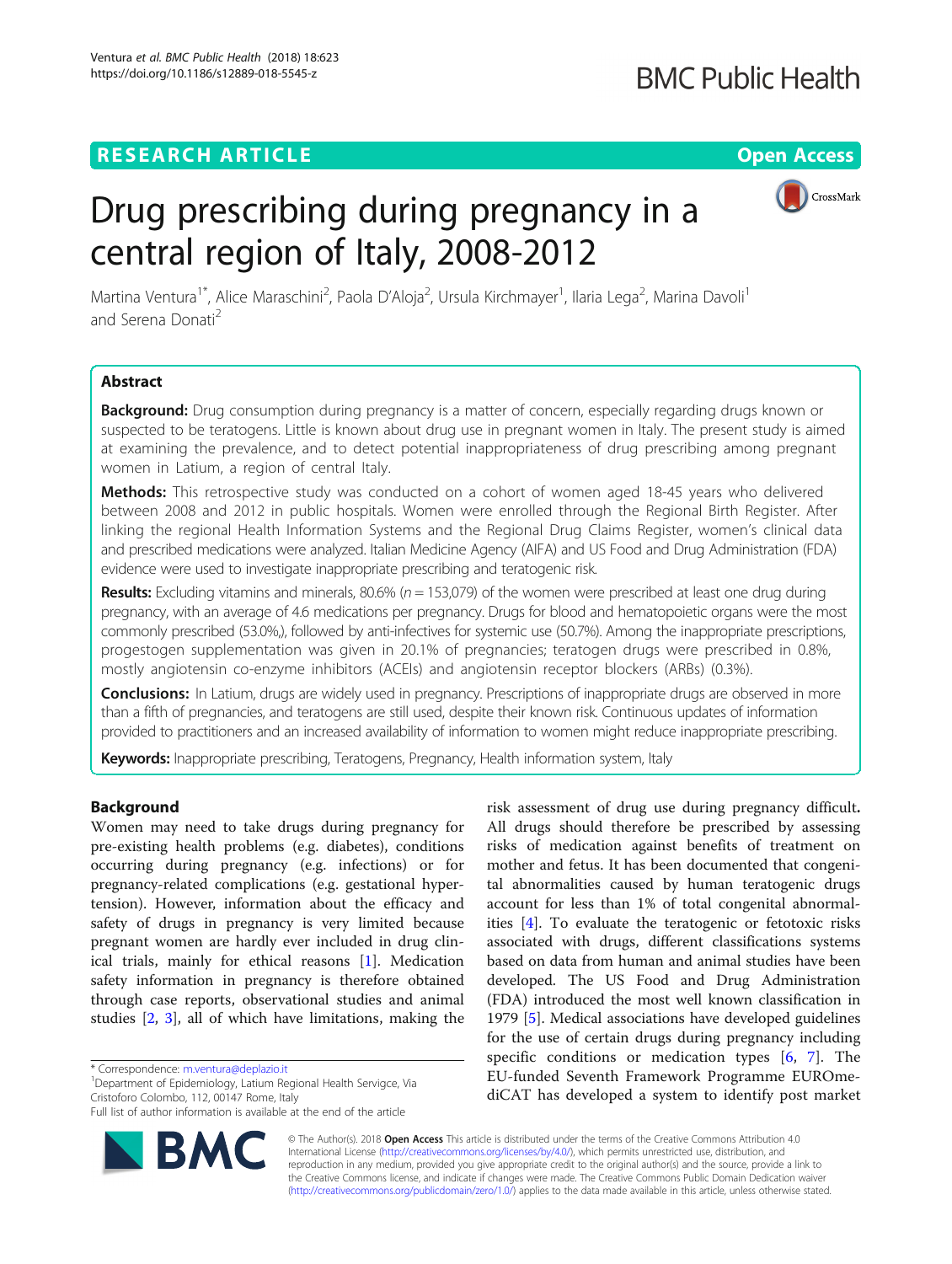medications at the earliest possible stage that could increase teratogenicity. The program focused on risk assessment of congenital anomalies related to antiepileptics, insulin analogues, anti-asthmatics and antidepressant (SSRIs) and set out clinical recommendations [\[8](#page-7-0)]. In Italy, in 2005 the Ministry of Health appointed a panel of experts to release a clinical guideline on potential risks of drugs taken by mothers before and during pregnancy [[9](#page-7-0)]. However, prescribing patterns continue to change over time as well as maternal characteristics such as age, prepregnancy BMI and clinical features. Therefore, prescribing contraindicated drugs to pregnant women is of great concern among clinicians and other obstetric health professionals. Intercountry comparability between studies on medication use in pregnancy is difficult due to dissimilarities in study design and methodology. A systematic review of recent literature on prescription drug use in countries with advanced health systems estimated that the number of pregnant women with at least one prescription, excluding vitamins and minerals, ranged from 44 to 93% [[10](#page-7-0)]. A cross-sectional, multinational web-based study on the drug consumption in pregnant women showed that approximately 8 out of 10 women reported the use of at least one medication, either prescribed or over the counter, during the course of their pregnancy [\[11\]](#page-7-0). Studies providing additional information and updates on the use and appropriateness of medical drug consumption during pregnancy are of pivotal importance for women who are or are planning to become pregnant, for health care providers and for the society. So far, a limited number of studies has examined the use of prescription drugs among pregnant women in Italy  $[12-15]$  $[12-15]$  $[12-15]$  $[12-15]$ . The objective of this population-based study is the analysis of drug prescribing among pregnant women in Latium with specific regard to inappropriate and potentially or known teratogenic drugs.

#### Methods

A cross-sectional population study was conducted using data available in the regional Health Information Systems, specifically the Regional Birth Register (CeDAP), the Hospital Information System (HIS) and the Regional Drug Claims Register (PHARM). Data from different information systems were combined using a deterministic record-linkage procedure based on anonymous identification codes, which is a procedure in line with privacy legislation.

All women residing in Latium aged 18-45 years, who delivered in the regional birth units from the 1st of January 2008 to the 31st of December 2012, were enrolled through CeDAP. Socio-demographic characteristics and clinical information related to pregnancy and to previous hospitalizations were collected from HIS. Drug prescriptions were retrieved from PHARM. This Register contains data on all drugs, reimbursable by the National Health Service, dispensed to residents in public and private pharmacies belonging to the regional health authorities. These drugs account for the majority of drugs used for acute or chronic conditions. Drugs administered during hospital stays are not registered. Data collection included information on the active agents and the exact quantification of the dispensed drug during pregnancy. We used the World Health Organization (WHO) Anatomical Therapeutic Chemical Classification System (ATC coding) to classify drugs, considering large anatomical groups, chemical groups (ATC fourth level) and single active agents (ATC fifth level) [\[16](#page-7-0)]. The gestational age at birth in completed weeks was retrieved by CeDAP, where it is routinely collected on the basis of the last menstrual period. In line with a study performed by Pisa et al., pregnancy trimesters were defined to assign etiologically relevant "time windows" of exposure to medication at the exact gestational age [\[17](#page-8-0)]. For each trimester, start and end dates were calculated backwards from the date of delivery and inferring the total pregnancy duration in days from the gestational age at birth.

Among women who gave birth more than once during the study-period, only information on medicines prescribed during the first pregnancy were recorded. Moreover, drugs prescribed only once during the first two months of pregnancy were excluded from the analysis, to avoid taking into account medications prescribed when the woman was not yet aware of being pregnant, and thus better assess the appropriateness of prescriptions in an ascertained pregnancy.

The main analysis focused on the drug prescription patterns in pregnancy. Analysis of drug prevalence was conducted both over the entire pregnancy and by trimester. Potential teratogens or potentially inappropriate drugs were assessed according to FDA and Italian Medicines Agency (AIFA) warnings by trimesters [[5](#page-7-0), [9](#page-7-0)]. The AIFA guide on drugs in pregnancy was considered as a reference document for Italian prescribers. A comparative analysis of the prescriptive behaviours before and during pregnancy was carried out for specific ATC groups.

Two logistic regression models were used: the first to model binary outcomes of potential inappropriate and teratogenic prescriptions, and the second to focus on inappropriate progestogen prescriptions. Model results were presented as odds ratios (OR) and their corresponding 95% confidence intervals (CIs). The independent variables included in the models were mother's socio-demographic characteristics (age, nationality and education), parity, multiple pregnancy, previous miscarriages, comorbidities identified through HIS during the hospitalization for delivery and all hospital admissions in the previous two years. Comorbidities were first selected on the basis of a priori knowledge of clinical characteristics associated with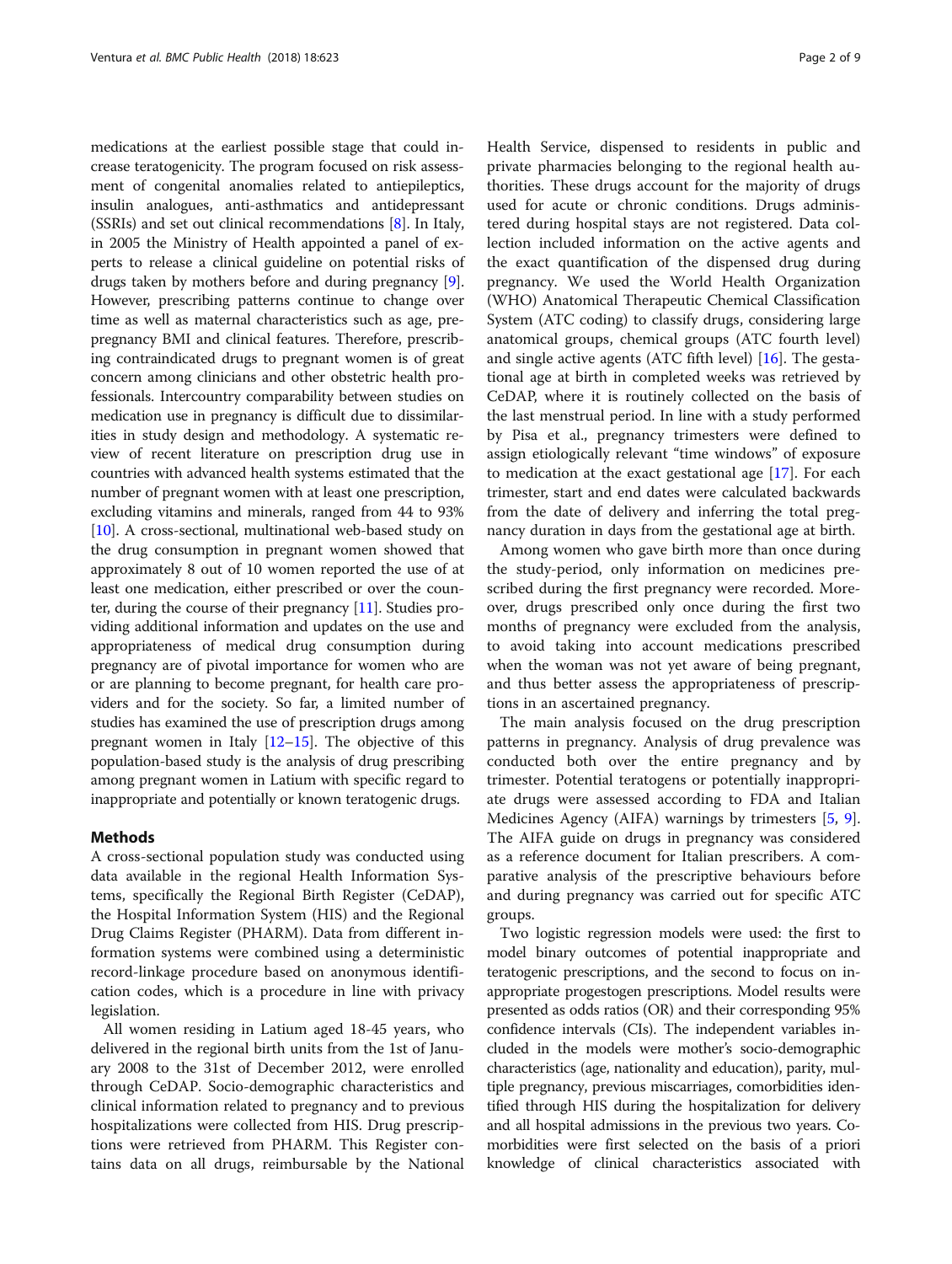outcomes and then grouped in a summary measure of severity.

The present study was funded by the Latium Region Pharmacovigilance call 2011 and was authorised by the ethics committee of the National Institute of Health.

## Results

During the five-year study period we identified 189,923 deliveries, 61.2% of women were primiparous and 92.7% of pregnancies ended at term. Slightly less than 40% of the mothers were older than 34 years and 89.6% were Italian citizens. The majority of women had an education of more than eight years of school (71.9%) (Table 1).

Excluding vitamins and minerals,  $80.6\%$  ( $n = 153,079$ ) of the women were prescribed at least one drug during pregnancy, with a prevalence of 53.3, 57.4 and 49.1% by trimester, respectively. The average of medication prescriptions was 4.6 during the overall pregnancy and in almost half of the population, more than three prescriptions were registered (data not shown). The most frequently prescribed agents were drugs for blood and hematopoietic organs (53.0%,  $n = 100,663$ ), with folic acid prescribed in 37% and iron in 26.3% of women, followed by antiinfectives for systemic use  $(50.7\%, n = 96,251)$ . Among anti-infective prescriptions, erythromycin was prescribed in 27.6%, amoxicillin in 13.5%, penicillin in 10.2% and tetracycline in 0.2% (Table [2\)](#page-3-0).

Overall, during pregnancy 44,303 women (23.3%) received potentially inappropriate clinical prescriptions,

and 1420 women (0.8%) prescriptions of known or potential teratogens.

Among the group of clinically inappropriate drugs, progestogens were the most frequently prescribed (20.1%) (Table [3\)](#page-4-0), particularly during the first trimester of pregnancy (17.1%), followed by glucocorticoids for systemic use (2.4%), propionic acid derivates (1.3%) and antiinflammatory and anti-rheumatic drugs (1.2%) (Table [3\)](#page-4-0).

Among drugs defined as potentially teratogenic the most frequently prescribed were ACE-inhibitors (ACEIs) and ARBs or combinations (0.27%), followed by HMG-CoA reductase inhibitors (0.16%) and barbiturates and derivatives (0.10%), fatty acid derivatives (0.09%) and benzodiazepine derivatives (0.07%) (Table [3\)](#page-4-0).

In a supplementary analysis focusing on antihypertensive drugs, we distinguished between prevalent and incident use of ACEIs/ARBs. Among the 3967 incident users, 550 started antihypertensive treatment during pregnancy. Of the 1446 women who had been taking ACEIs/ARBs before conception, 59.5%  $(n = 861)$  suspended the therapy, 25.9% shifted to alternative appropriate antihypertensive medications and  $14.6\%$  ( $n = 211$ ) continued treatment with the teratogenic drug during pregnancy (data not shown).

Focusing on antiepileptic prescriptions  $(n = 898)$ women), we found that the mostly prescribed agents were carbamazepine, phenobarbital, valproic acid, clonazepam and lamotrigine. Two hundred and thirty four women were prescribed more than one antiepileptic drug (polytherapy) before pregnancy. Among these, 37%

Table 1 Women's socio-demographic and clinical characteristics

|                                 |                                       | Number  | Percent |
|---------------------------------|---------------------------------------|---------|---------|
| Age at delivery (years)         | $\leq$ $=$ 24                         | 13,483  | 7.1     |
|                                 | $25 - 29$                             | 36,524  | 19.2    |
|                                 | 30-34                                 | 67,665  | 35.6    |
|                                 | 35-39                                 | 56,622  | 29.8    |
|                                 | > 40                                  | 15,629  | 8.2     |
| Nationality                     | Italian                               | 170,161 | 89.6    |
|                                 | Other                                 | 19,762  | 10.4    |
| Level of education <sup>a</sup> | None or Elementary school (<=5 years) | 9777    | 5.1     |
|                                 | Middle school (8 years)               | 42,535  | 22.4    |
|                                 | High school (12-13 years)             | 97,271  | 51.2    |
|                                 | Bachelor degree (> 13 years)          | 39,309  | 20.7    |
| Gestagional age                 | Preterm (< 37 weeks)                  | 13,289  | 7.0     |
|                                 | Full-term (37 e 42 weeks)             | 176,103 | 92.7    |
|                                 | Post-term (> 42 weeks)                | 531     | 0.3     |
| Parity <sup>a</sup>             | $\mathsf{O}\xspace$                   | 116,144 | 61.1    |
|                                 |                                       | 58,587  | 30.8    |
|                                 | $\geq$ 2                              | 15,175  | 8.0     |

<sup>a</sup>The percentages may not sum 100% due to missing data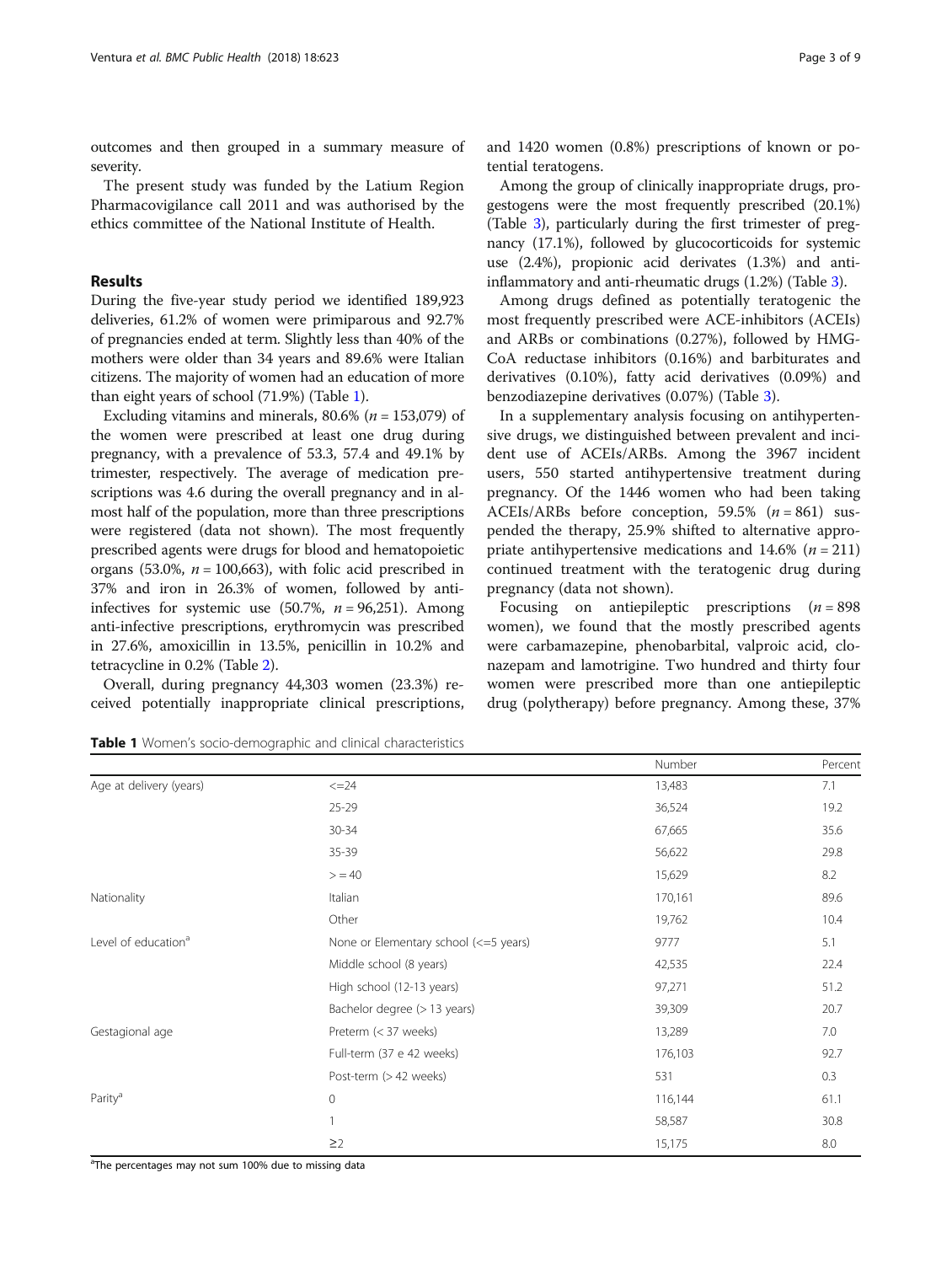| Drug groups                                                       | ATC         | Overall pregnancy |       |  |  |
|-------------------------------------------------------------------|-------------|-------------------|-------|--|--|
|                                                                   |             | $\mathbb N$       | %     |  |  |
| Anatomical groups                                                 |             |                   |       |  |  |
| Alimentary Tract and Metabolism                                   | Α           | 22,800            | 12.00 |  |  |
| Blood and Blood Forming Organs                                    | B           | 100,663           | 53.00 |  |  |
| Cardiovascular System                                             | C           | 5855              | 3.08  |  |  |
| Dermatologicals                                                   | $\bigcap$   | 719               | 0.38  |  |  |
| Genito Urinary System and Sex Hormones                            | G           | 41,178            | 21.68 |  |  |
| Systemic Hormonal Preparations, excl.Sex<br>Hormones and Insulins | H           | 21,037            | 11.08 |  |  |
| Antiinfectives for Systemic Use                                   |             | 96,251            | 50.68 |  |  |
| Antineoplastic and Immunomodulating Agents                        |             | 244               | 0.13  |  |  |
| Muscolo-Skeletal System                                           | M           | 6291              | 3.31  |  |  |
| Nervous System                                                    | $\mathbb N$ | 3091              | 1.63  |  |  |
| Respiratory System                                                | R           | 17,273            | 9.09  |  |  |
| Sensory Organs                                                    | S           | 301               | 0.16  |  |  |
| Chemical subgroups (most prescribed)                              |             |                   |       |  |  |
| Folic acid and derivatives                                        | B03BB       | 70,116            | 36,9  |  |  |
| Macrolides                                                        | J01FA       | 52,438            | 27,6  |  |  |
| Iron bivalent, oral preparations                                  | B03AA       | 47,175            | 24,8  |  |  |
| Pregnen derivatives                                               | G03DA       | 38,834            | 20,4  |  |  |
| Penicillins with extended spectrum                                | J01CA       | 25,581            | 13,5  |  |  |

Heparin group and the state of the state of the state of the B01AB 15,473 8,1 and the state of the state of the state of the state of the state of the state of the state of the state of the state of the state of the state Thyroid hormones **14,002** 7,4 Glucocorticoids - respiratory and the control of the control of the R03BA 12,587 6,6 Glucocorticoids - systemic and the systemic control of the systemic control of the systemic control of the systemic control of the systemic control of the systemic control of the systemic control of the systemic control of

<span id="page-3-0"></span>Table 2 Women with at least one prescription during pregnancy: prescribed drugs according to ATC classification

 $(n = 86)$  changed polytherapy treatment to monotherapy. Of the 204 women using high doses of antiepileptics before pregnancy, 42% reduced the dose after conception (data not shown).

Three logistic regression models showed factors associated with potential inappropriate, teratogenic and progestogen drug prescriptions, for which there is no scientific evidence for a benefit (Table [4\)](#page-5-0). Maternal age  $\geq$ 35 years and presence of comorbidities increased the risk of all three outcomes. Multiple pregnancies and previous miscarriage augmented the risk of inappropriate drugs and, particularly progestogen prescriptions. On the contrary, multiparity and high educational level were significantly protective factors for all potential inappropriate and teratogenic prescriptions investigated. Italian women had a higher risk of receiving progestogen pre-scriptions than foreigners (Table [4](#page-5-0)).

## **Discussion**

The estimated rate of drug prescriptions in pregnancy among women delivering in Latium from 2008 to 2012 was 81% excluding vitamin and minerals. To our knowledge the only two other population-based studies

conducted in 2004 and in 2011 in two regions of northern Italy [\[13,](#page-7-0) [15](#page-7-0)] reported respectively 48,3 and 72,7% of antenatal prescriptions.

In developed countries the use of prescription medicines is widespread, but comparisons are difficult due to differences in methods and reporting of drug utilization. A systematic review published from 1989 to 2010 reported a wide variation in estimates of overall antenatal drug prescriptions, ranging from 27 to 93%. Among the most comparable European studies using administrative prescription databases, Northern Europe reported the lowest rates of prescriptions ranging from 44.2 to 57%. The highest rates were found in the Netherlands (69.2%) , Germany (85.2%) and France (93%) [[10\]](#page-7-0).

In our study, the most frequently prescribed agents were drugs for blood and hematopoietic organs (53%) with folic acid prescribed in 37%. This proportion underestimates the real consumption because in Italy folic acid is available as an over the counter drug. A knowledge, attitude and practice survey investigating the use of folic acid and its appropriateness among a sample of 562 women who delivered in Latium region between 2013 and 2014 [\[18](#page-8-0)] reported 95% of women had taken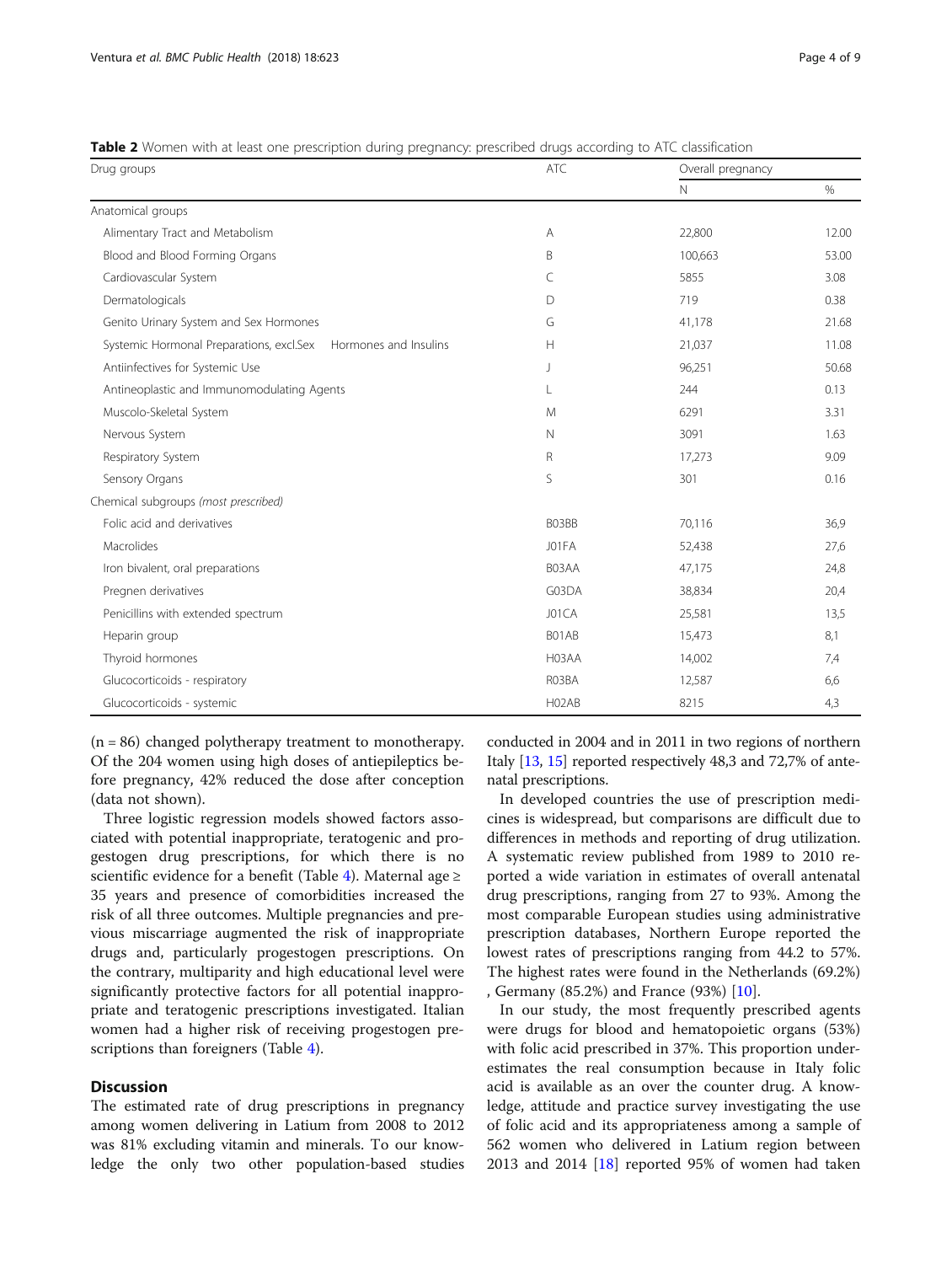<span id="page-4-0"></span>Table 3 Prevalence of potential inappropriate/teratogen prescriptions during pregnancy according to trimesters at risk and ATC groups

| Potential inappropriate drugs                                           | ATC                 | Trimester at risk | N <sup>a</sup> | $\%$  |
|-------------------------------------------------------------------------|---------------------|-------------------|----------------|-------|
| Total                                                                   |                     |                   | 44,303         | 23.33 |
| Progestogens                                                            | G03D                | $1 - 2$           | 38,146         | 20.09 |
| Glucocorticoids for systemic use                                        | H <sub>02</sub> AB  | $\mathbf{1}$      | 4458           | 2.35  |
| Propionic acid derivates (Ibuprofen, Naproxen, Ketoprofen)              | M01AE01-03          | $1 - 3$           | 2495           | 1.31  |
| Anti-inflammatory and antirheumatic                                     | M01AX               | $1 - 3$           | 2203           | 1.16  |
| Acetic acid derivatives and related substances (excluding Indomethacin) | M01AB (exc M01AB01) | $1 - 3$           | 1461           | 0.77  |
| Oxicams                                                                 | M01 AC              | $1 - 3$           | 200            | 0.11  |
| Bile acid sequestrants                                                  | C10AC               | $1 - 3$           | 191            | 0.10  |
| Coxib                                                                   | M01AH               | $1 - 2$           | 40             | 0.02  |
| Antigonadotropins and similar agents                                    | G03XA               | $1 - 2$           | 8              | 0.00  |
| Indomethacin                                                            | M01AB01             | $1 - 2$           | 8              | 0.00  |
| Ezetimibe                                                               | C10AX09             | $1 - 3$           | $\mathbf{1}$   | 0.00  |
| Nicotinic acid and its derivatives                                      | C10AD               | $1 - 3$           | $\Omega$       | 0.00  |
| Known or potential teratogen drugs                                      | ATC                 | Trimester at risk | N <sup>a</sup> | $\%$  |
| Total                                                                   |                     |                   | 1420           | 0.78  |
| ACE-inhibitors, ARBs or combinations                                    | CO9                 | $2 - 3$           | 508            | 0.27  |
| HMG-CoA reductase inhibitors (statins)                                  | C10AA,C10B          | $1 - 3$           | 297            | 0.16  |
| Barbiturates and derivatives                                            | N03AA               | $1 - 3$           | 199            | 0.10  |
| Fatty acid derivatives                                                  | N03AG               | $1 - 3$           | 177            | 0.09  |
| Benzodiazepine derivatives                                              | N03AE               | $1 - 3$           | 132            | 0.07  |
| Tetracycline                                                            | J01AA               | 3                 | 91             | 0.05  |
| Imidazole and its derivatives (Thiamazole)                              | H03BB02             | 1                 | 48             | 0.03  |
| Triazole and its derivatives (Fluconazole)                              | J02AC01             | 1                 | 16             | 0.01  |
| Lithium                                                                 | <b>N05AN01</b>      | $1 - 3$           | 16             | 0.01  |
| Vitamin K antagonists                                                   | B01AA               | $1 - 3$           | 13             | 0.01  |
| Anti-arrhythmic drugs class III (Amiodarone)                            | C01BD01             | $1 - 3$           | 9              | 0.00  |
| Retinoids for acne treatment                                            | D10BA01             | 1                 | 4              | 0.00  |
| Penicillamine and similar agents                                        | M01CC               | $1 - 3$           | 3              | 0.00  |
| Retinoids for psoriasis treatment                                       | D05BB               | $1 - 3$           | 2              | 0.00  |

<sup>a</sup>women with at least one prescription

folic acid during pregnancy. In line with the increase (13%) in antibiotic consumption registered in the Italian general population in the years 1999-2007, in our study 50% of the participating women took antibiotics during pregnancy [\[19\]](#page-8-0). This proportion is higher compared to other population-based studies in European settings ranging from 27 to 32% [[20](#page-8-0)–[22\]](#page-8-0) and similar to a French study where 42% of pregnant women were exposed to antimicrobials [[23\]](#page-8-0). The previous Italian studies reported respectively 37.2 and 24.8% of women prescribed with antibiotics during pregnancy [[13](#page-7-0), [15\]](#page-7-0). Given the growing problem of bacterial resistance, an increase in the use of antibiotics during pregnancy requires careful thought in terms of prescriptive appropriateness [\[24\]](#page-8-0). Therefore, it is urgent to understand the motivation for the high

antimicrobial prescription rate in Latium. The most likely patients to be prescribed these drugs were women aged over 40 representing 8% of the total cohort, and those who had comorbidities during hospitalizations in the previous two years (data not shown).

The frequent prescribing of progestogens (21.2%) during the first and second trimester of pregnancy detected in Latium is worthy of attention. In 2009, the World Health Organization recommended not to prescribe progestogens for preventing miscarriages. A Cochrane review updated in 2013 [\[25](#page-8-0)], including respectively 14 RCTs (2158 women), concluded that progestogen is ineffective for the treatment of threatened abortion except in women with a history of three or more previous miscarriages. On the other hand, a more recent randomized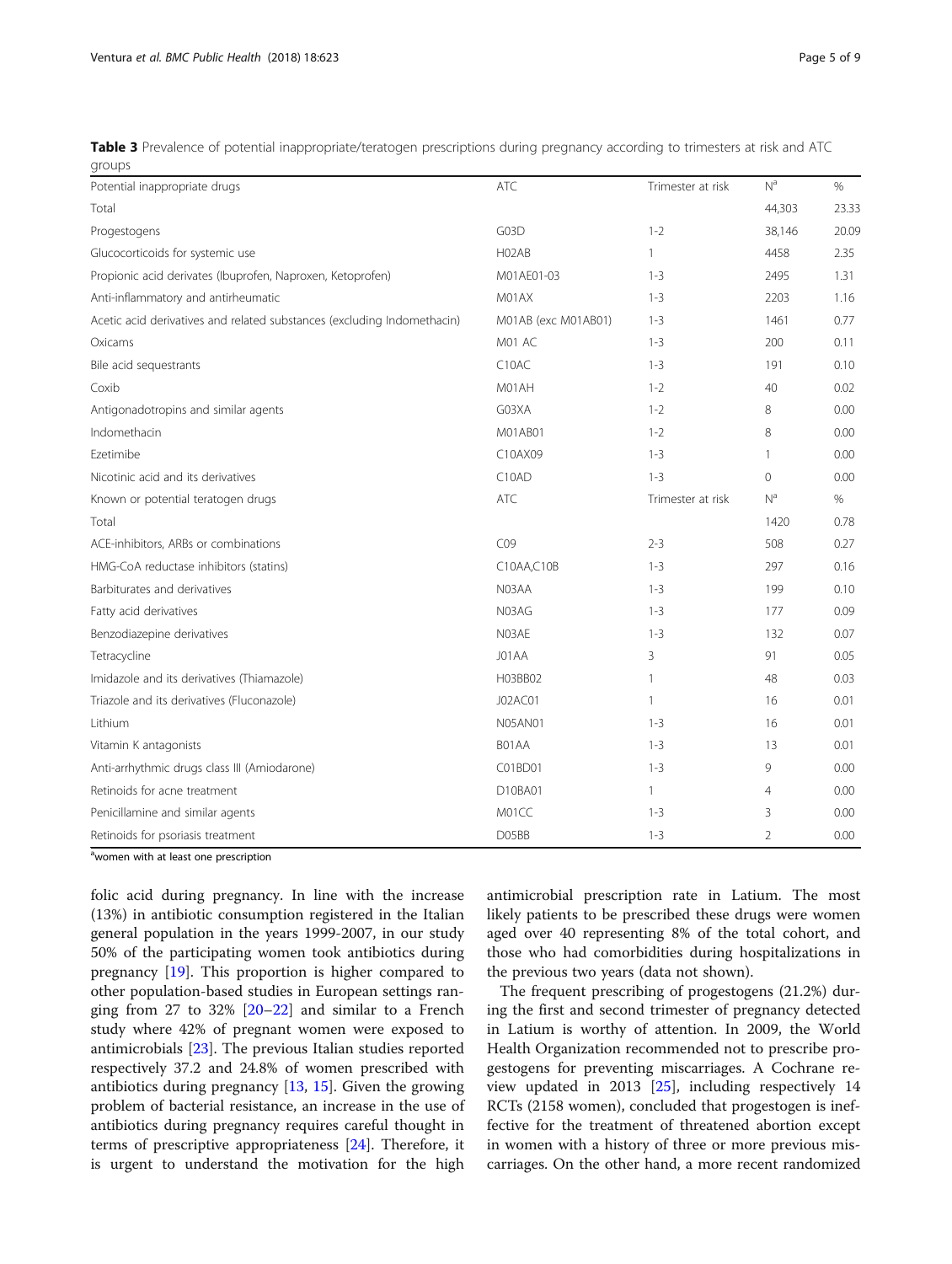|                                            |                        | Inappropriate drug<br>prescriptions <sup>a</sup> |                          | Teratogen drug<br>prescriptions |                  |                | Progestogen drug<br>prescriptions |                |                     |      |      |
|--------------------------------------------|------------------------|--------------------------------------------------|--------------------------|---------------------------------|------------------|----------------|-----------------------------------|----------------|---------------------|------|------|
|                                            |                        | $\%$                                             |                          | OR adj IC 95% (inf-sup) %       |                  |                | OR adj IC 95% (inf-sup)           | %              | OR adj IC 95% (inf- | sup) |      |
| Socio-demographic variables                |                        |                                                  |                          |                                 |                  |                |                                   |                |                     |      |      |
| Age classes                                | $\leq$ 34              | 5.4                                              | $\overline{1}$           |                                 | 0.7 <sub>1</sub> |                |                                   | 15.8 1         |                     |      |      |
|                                            | 35-39                  | 7.8                                              | 1.54                     | $1.47 - 1.61$                   | 0.9              | 1.45           | 1.29-1.64                         |                | 25.4 1.88           | 1.83 | 1.92 |
|                                            | $\geq 40$              |                                                  | 11.4 2.23                | 2.08-2.38                       | 1.2              | 1.99           | 1.68-2.35                         |                | 33.5 2.68           | 2.58 | 2.79 |
| Nationality                                | Other                  | 6.4                                              | $\overline{1}$           |                                 | 0.8              | $\overline{1}$ |                                   | $12.9$ 1       |                     |      |      |
|                                            | Italian                | 6.5                                              | 0.95                     | $0.89 - 1.01$                   |                  | 0.8 0.97       | $0.81 - 1.15$                     |                | 20.9 1.52           | 1.46 | 1.59 |
| Education                                  | None/elementary school | 7.7                                              | 1                        |                                 | $1.1 \quad 1$    |                |                                   | $20.3$ 1       |                     |      |      |
|                                            | Middle school          | 6.9                                              | 0.99                     | $0.90 - 1.08$                   |                  | 0.8 0.79       | $0.63 - 0.98$                     |                | 17.8 0.99           | 0.93 | 1.05 |
|                                            | High school            | 6.5                                              | 0.86                     | $0.79 - 0.94$                   |                  | $0.8$ 0.67     | $0.55 - 0.83$                     |                | 20.4 1.04           | 0.99 | 1.10 |
|                                            | Bachelor degree        | 5.9                                              | 0.72                     | $0.65 - 0.79$                   |                  | $0.7$ 0.57     | $0.45 - 0.72$                     |                | 21.8 0.97           | 0.92 | 1.02 |
| Other variables                            |                        |                                                  |                          |                                 |                  |                |                                   |                |                     |      |      |
| Multiple pregnancies                       | <b>No</b>              | 6.3                                              | $\overline{1}$           |                                 | $0.8 \quad 1$    |                |                                   | $19.5 \quad 1$ |                     |      |      |
|                                            | Yes                    | 21.1                                             | 3.75                     | 3.37-4.17                       |                  | $0.9$ 1.03     | $0.71 - 1.50$                     |                | 50.9 3.91           | 3.65 | 4.19 |
| Parity                                     | Primiparous            | 6.7                                              | $\mathbf{1}$             |                                 | $0.8$ 1          |                |                                   | $21.9$ 1       |                     |      |      |
|                                            | Multiparous            | 6.2                                              | 0.77                     | $0.74 - 0.81$                   |                  | $0.8$ 0.85     | $0.76 - 0.95$                     |                | 17.3 0.63           | 0.61 | 0.64 |
| Previous miscarriages (10 years<br>before) | None                   | 6.1                                              | $\mathbf{1}$             |                                 | $0.8$ 1          |                |                                   | $18.7-1$       |                     |      |      |
|                                            | At least one           |                                                  | 12.5 2.02                | 1.90-2.15                       |                  | 0.8 0.91       | $0.75 - 1.11$                     |                | 35.3 2.19           | 2.11 | 2.27 |
| Comorbiditiesb                             |                        |                                                  |                          |                                 |                  |                |                                   |                |                     |      |      |
| Comorbidities                              | None                   | 6.4                                              | $\overline{\phantom{0}}$ |                                 | 0.7 <sub>1</sub> |                |                                   | 19.9 1         |                     |      |      |
|                                            | $\mathbf{1}$           | 10.3                                             | 1.57                     | $1.44 - 1.71$                   | 1.5              | 2.06           | 1.68-2.51                         |                | 24.4 1.18           | 1.11 | 1.24 |
|                                            | $\geq$ 2               |                                                  | 16.1 2.63                | 2.06-3.36                       |                  | 4.5 6.15       | 4.13-9.15                         |                | 26.4 1.28           | 1.07 | 1.54 |

<span id="page-5-0"></span>Table 4 Factors associated with potential inappropriate, teratogen, progestogen drug prescriptions during pregnancy

<sup>a</sup>women who had only progestogen prescriptions were not considered

b<br>anemia, coagulation defects, cardiovascular disorders, congenital heart defects, congenital malformations of circulatory system; cerebrovascular disorders nephritis, nephrotic syndrome, and nephrosis; collagen diseases, HIV seropositive/AIDS; thyroid diseases; diabetes, hypertension, chronic obstructive pulmonary disease, asthma, cystic fibrosis, chronic pneumonia

trial in which progestogen had been administered during the first trimester of pregnancy did not result in a significant increase in the rate of live births even among women with a history of unexplained recurrent miscarriages [\[26\]](#page-8-0). The evidence that progestogen is ineffective in lowering the risk of miscarriages and the persistence of this inappropriate prescriptive habit in Italy bolsters the importance of clinical recommendations to avoid unnecessary medication overuse which increases public spending .

Seven studies included in the Canadian systematic review reported the use of drugs recognized as having potential risks for fetal harm in pregnancy, as classified by the FDA, ranging from  $0.9$  to  $4.6\%$  [[10\]](#page-7-0). In the present study, the percentage of pregnancies exposed to known or potential teratogens was 0.7%.

Antihypertensive drugs such as ACE inhibitors and ARBs are extremely effective in lowering blood pressure and offer significant benefits in proteinuric diseases. Their use during the second and third trimesters is contraindicated by FDA because their in utero effect is associated with fetal renal dysplasia, anuria and kidney failure, and even fetal death [[27](#page-8-0)–[29](#page-8-0)]. In our study ACE inhibitors and ARBs were prescribed in 0.3% of the Latium cohort, showing rather similar prescribing patterns as compared to those reported in Lombardia between 2009 and 2010  $[14]$  $[14]$ . Hence, prenatal counseling in women with chronic hypertension is an important component of their care. Women should be advised on the importance of birth control while on these drugs and should promptly suspend their intake in case of pregnancy, switching to a safe antihypertensive therapy in case dietary restrictions are ineffective in controlling blood pressure.

Among drugs defined as known or potential teratogens, the ATC group of anti-epileptics deserves different considerations because interruption of the treatment could pose even greater risk for both the mother and the fetus. Recommended solutions include switching from combination to monotherapy and prescribing the minimum effective dosage. In our study, 37% of women switched from polytherapy to monotherapy and 42%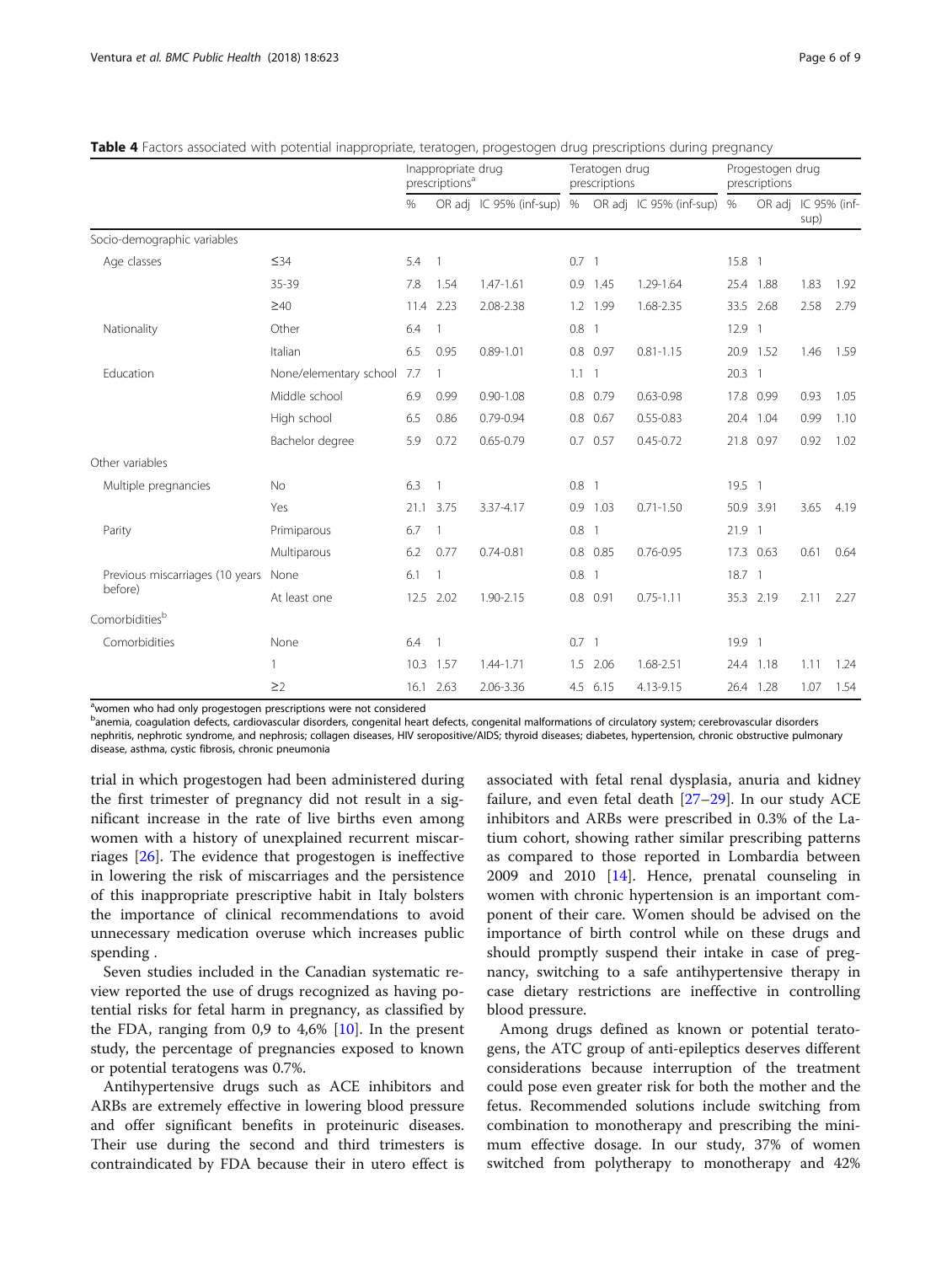reduced their dose, suggesting that clinicians were aware of the appropriate clinical practice.

Multivariate data analysis (Table [4](#page-5-0)) assessed a lower risk of receiving inappropriate and teratogenic prescriptions during pregnancy among highly educated and multiparous mothers probably due to their greater "empowerment" compared to lesser educated women and first-time mothers. Contrarily, one or more previous comorbidities and maternal age  $\geq$  35 years were significantly associated with a higher risk of potential inappropriate and teratogenic prescriptions. As more women delay childbearing in Italy, where the proportion of delivering women ≥35 years rose from 9% in 1981 to 35% in 2014, advanced maternal age is a challenge for the health system.

The logistic regression investigating risk factors for clinically inappropriate prescribing gave evidence that multiple pregnancies and a history of previous miscarriage are associated with an almost four times higher risk of inappropriate and teratogenic prescriptions compared to singleton pregnancies, and to a double risk compared to women without previous miscarriages. On the contrary, multiparous women were found to be at lower risk of inappropriate, teratogenic and progestogen prescriptions. We discussed these findings with a panel of gynecologists, general practitioners, and midwives, and they suggested that multiparous women may be more experienced and better informed compared to nulliparae and therefore, less likely to overuse medicalization that characterizes pregnancy care in Italy.

There are some limitations to be mentioned: betweencountry comparison may be biased by different drug reimbursement policies, i.e. some drugs that are not refunded in Italy might be refunded in other countries and vice versa. The present results refer to one Italian region and may not be representative of other parts of Italy.

Furthermore, using administrative data, drug use may be prone to imprecisions in either direction, over- and under-estimation: our data do not include over-the-counter drugs or drugs which are not refunded by the health care system. On the other hand, drug use could be overestimated, in case the drug is claimed in the pharmacy but not actually taken by the woman. Previous investigations have shown a good capacity of the Italian health information systems to capture medications used chronically, whereas drugs used sporadically may be underestimated or not correctly allocated in time (e.g. in Italy, antibiotics are usually stocked at home and taken as needed, which means that the user and the time of use may not match with the purchaser and the time of the drug claims registered in our administrative data). This observation is in line with results reported in Canada [[30\]](#page-8-0), the Netherlands  $[31]$  and the US  $[32]$  $[32]$ . A recent

Italian study comparing administrative data with maternal self-reports on drug use in pregnancy found a high agreement for medications used for chronic conditions. The authors also investigated the quality of information retrieved from administrative data on gestational age and found birth certificates to be a reliable source of information on the timing of pregnancy [\[17](#page-8-0)]. Moreover, misclassification associated to socio-economic differences can be ruled out as shown in a previous study which gave evidence for equal access in our health care system [\[33\]](#page-8-0). Unfortunately our database does not provide information on indications for prescribing, and consequently we were not able to investigate the use of these drugs more in depth. Finally, the present study could not include pregnancies ending in spontaneous and therapeutic abortions, because they are not retrievable in the database. This limitation introduces a likely underestimation of drug prescribing with a potential for fetal harm. On the other hand, the population based approach, the record-linkage of administrative databases and the large cohort enrolled are strong points of the study, allowing robust data analysis reinforced by the sensitivity analysis for determining the prescription patterns.

Previously, four studies on this topic were performed in Italy. However, one referred to a population survey including a sample of Italian women and contained only a few questions on drug use  $[12]$  $[12]$  $[12]$ , and a second one was an investigation focusing on antihypertensive drug use in pregnancy [[14\]](#page-7-0). The two population-based studies using administrative data were conducted in northern Italy [[13,](#page-7-0) [15\]](#page-7-0) and may not be representative of other Italian contexts and geographical areas and this was a motivation to conduct the study in Latium. It has been previously shown that between Italian geographical areas and regions there is a considerable variability in the prevalence of drug consumption during pregnancy. For example, the consumption of folic acid during the periconceptional period varied between 0.0 and 40.0% and between 7.1 and 39.5% according to different geographical areas in two wide multi-centric population based surveys [\[34](#page-8-0), [35](#page-8-0)]. Therefore, this is the first populationbased study in a region located in central Italy, evaluating prescription drugs in detail during pregnancy in recent years.

In Latium, drugs are widely used in pregnancy and the present study highlights the necessity of specific interventions in three distinct areas; first, the periodic collection of data regarding drug prescribing during pregnancy; second, the continuous update of information provided to practitioners (specifically general practitioners and gynecologists); and third, the increased availability of information to women and the public. In view of the evident differences based on the womens'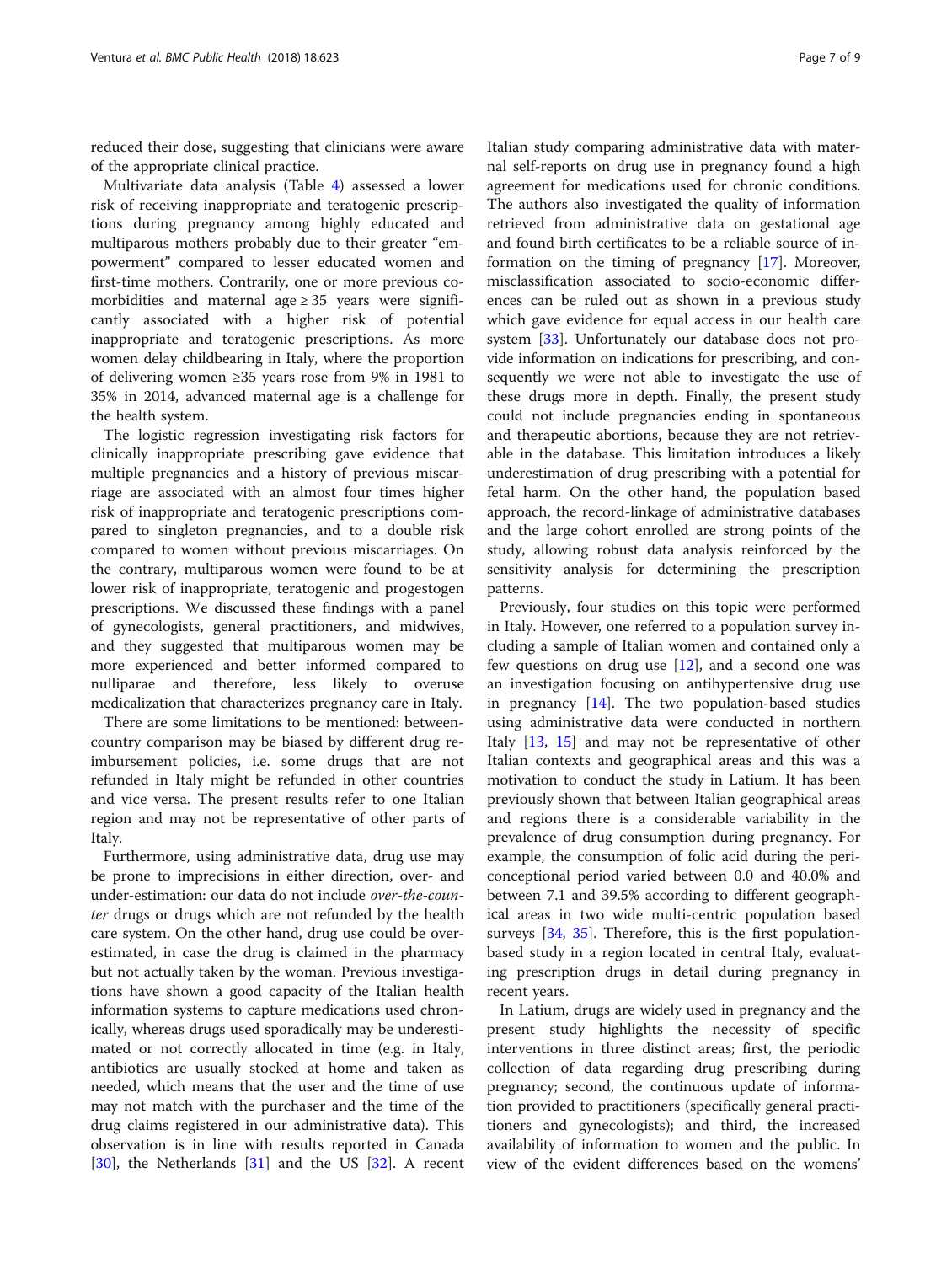<span id="page-7-0"></span>educational level, reducing inequities in access to information and drug prescribing is a matter of priority.

This project can be considered a pilot study able to detect and investigate the critical aspects of drug prescribing in pregnancy in a large Italian cohort of pregnant women. The adopted method could be periodically replicated in different regions of the country with the objective of monitoring prescription patterns in pregnancy, and make recommendations to prevent prescriptions of potential teratogens and clinically inappropriate drugs. Our study is in line with the objectives of EUROmediCAT project, which plans to build a European system that allows evaluating the safety of drug use during pregnancy.

### Conclusions

Drug prescriptions during pregnancy in Latium are very common. Consumption of potential teratogens and clinically inappropriate drugs was low but not absent. Continuous update of information provided to practitioners, and an increased availability of information to women and the public may help to further reduce the risk of inappropriate prescribing during pregnancy.

#### Abbreviations

ACEI: Angiotensin Co-Enzyme Inhibitor; AIFA: Agenzia Italiana del Farmaco; ARB: Angiotensin Receptor Blocker; ATC: Anatomical Therapeutic Chemical classification; BMI: Body Mass Index; CeDAP: Certificato di Assistenza al Parto; CI: Confidence Interval; EU: European Union; FDA: Food and Drug Administration; HIS: Hospital Information System; OR: Odds Ratio; PHARM: Regional Drug Claims Register; RCT: Randomized Controlled Trial; SSRI: Selective serotonin reuptake inhibitor; WHO: World Health Organization

#### Acknowledgements

We are grateful to Vincenzo Scotto di Palumbo, MD, Francesco Maneschi, MD, Paola Casolini, MD, and Marina Moscatelli, MD, for the useful comments in the data analysis and the interpretation of the results and to Silvia Andreozzi for editing the manuscript.

#### Ethics approval and consent to partecipate

This study was carried out in full compliance with the current privacy laws and was authorised by the ethics committee of the National Institute of Health. The Department of Epidemiology is authorized by the Lazio Regional Committee to manage and analyze data from the regional health information systems for epidemiological purposes.

#### Funding

The present study was funded by the Latium Region Pharmacovigilance call 2011.

#### Availability of data and materials

The data used for the study are not openly available. The study was conducted with the permission of the Department of Epidemiology of Lazio Regional Health Service, the regional referral centre of epidemiological research which has full access to anonymized health information systems. The Department of Epidemiology has been authorised by the Regional Health Authority to use the data.

#### Authors' contributions

SD conceived the idea of the study and together with UK were responsible for the design of the study. MV was responsible for the acquisition of the data. MV and AM were responsible for undertaking the data analysis and produced the tables and graphs. SD, UK and IL provided input into the data analysis. UK, SD, MD, IL, PDA contributed to the interpretation of the results.

The manuscript was drafted by MV, AM, PDA, UK, and SD and then shared with all authors for critical revision. All authors read and approved the final manuscript.

#### Competing interests

The authors declare that they have no competing interests.

#### Publisher's Note

Springer Nature remains neutral with regard to jurisdictional claims in published maps and institutional affiliations.

#### Author details

<sup>1</sup>Department of Epidemiology, Latium Regional Health Servigce, Via Cristoforo Colombo, 112, 00147 Rome, Italy. <sup>2</sup>National Centre for Diseases Prevention and Health Promotion, Rome, Italy.

#### Received: 5 May 2017 Accepted: 4 May 2018 Published online: 15 May 2018

#### References

- Shivayogi P. Vulnerable population and methods for their safeguard. Perspect Clin Res. 2013;4(1):53–7.
- 2. Adam MP, Polifka JE, Friedman JM. Evolving knowledge of the teratogenicity of medications in human pregnancy. Am J Med Genet C Semin Med Genet. 2011;157C(3):175–82.
- 3. Thorpe PG, Gilboa SM, Hernandez-Diaz S, et al. Medications in the first trimester of pregnancy: most common exposures and critical gaps in understanding fetal risk. Pharmacoepidemiol Drug Saf. 2013;22(9):1013–8. <https://doi.org/10.1002/pds.3495>.
- 4. Sachdeva P, Patel BG, Patel BK. Drug use in pregnancy; a point to ponder! Indian J Pharm Sci. 2009;71(1):1–7.
- 5. FDA Pregnancy and Lactation Labeling (Drugs). [http://www.fda.gov/Drugs/](http://www.fda.gov/Drugs/DevelopmentApprovalProcess/DevelopmentResources/Labeling/ucm093307.htm) [DevelopmentApprovalProcess/DevelopmentResources/Labeling/ucm093307.](http://www.fda.gov/Drugs/DevelopmentApprovalProcess/DevelopmentResources/Labeling/ucm093307.htm) [htm](http://www.fda.gov/Drugs/DevelopmentApprovalProcess/DevelopmentResources/Labeling/ucm093307.htm). Accessed 10 Dec 2011.
- 6. American College of Obstetricians Gynecologists Committee on Obstetric Practice. ACOG committee opinion no. 494: sulfonamides, nitrofurantoin, and risk of birth defects. Obstet Gynecol. 2011;117(6):1484–5.
- 7. Harden CL, Meador KJ, Pennell PB, et al. Management issues for women with epilepsy-focus on pregnancy (an evidence-based review): II. Teratogenesis and perinatal outcomes: report of the quality standards subcommittee and therapeutics and Technology Subcommittee of the American Academy of neurology and the American Epilepsy Society. Epilepsia. 2009;50(5):1237–46.
- 8. Euromedicat. Medication safety in pregnancy. <http://www.euromedicat.eu/>. Accessed 12 Jan 2012.
- 9. Italian Medicine Agency (AIFA). Pregnancy and drugs. [http://www.](http://www.farmaciegravidanza.gov.it) [farmaciegravidanza.gov.it](http://www.farmaciegravidanza.gov.it). Accessed 12 Mar 2012.
- 10. Daw JR, Hanley GE, Greyson DL, Morgan SG. Prescription drug use during pregnancy in developed countries: a systematic review. Pharmacoepidemiol Drug Saf. 2011;20(9):895–902. <https://doi.org/10.1002/pds.2184>. Epub 2011 Jul 20. Review. PubMed PMID: [21774029;](https://www.ncbi.nlm.nih.gov/pubmed/21774029) PubMed Central PMCID: [PMC3423446](https://www.ncbi.nlm.nih.gov/pubmed/PMC3423446)
- 11. Lupattelli A, Spigset O, Twigg MJ, Zagorodnikova K, Mårdby AC, Moretti ME, Drozd M, Panchaud A, Hämeen Anttila K, Rieutord A, Gjergja Juraski R, Odalovic M, Kennedy D, Rudolf G, Juch H, Passier A, Björnsdóttir I, Nordeng H. Medication use in pregnancy: a cross-sectional, multinational web-based study. BMJ Open. 2014;4(2):e004365.
- 12. Donati S, Baglio G, Spinelli A, Grandolfo ME. Drug use in pregnancy among Italian women. Eur J Clin Pharmacol. 2000;56(4):323–8.
- 13. Gagne JJ, Maio V, Berghella V, Louis DZ, Gonnella JS. Prescription drug use during pregnancy: a population-based study in Regione Emilia-Romagna, Italy. Eur J Clin Pharmacol. 2008 Nov;64(11):1125–32.
- 14. D'Amore C, Trotta F, Da Cas R, Zocchetti C, Cocci A, Traversa G. Antihypertensive drug use during pregnancy: a population based study. Ann Ist Super Sanita. 2015;51(3):236–43. [https://doi.org/10.4415/ANN\\_15\\_](https://doi.org/10.4415/ANN_15_03_12) [03\\_12.](https://doi.org/10.4415/ANN_15_03_12) PubMed PMID:[26428049](https://www.ncbi.nlm.nih.gov/pubmed/26428049)
- 15. Valent F, Gongolo F, Deroma L, Zanier L. Prescription of systemic antibiotics during pregnancy in primary care in Friuli Venezia Giulia, northeastern Italy. J Matern Fetal Neonatal Med. 2015;28(2):210–5.
- 16. World Health Organization. Anatomical therapeutic classification: structure and principles. Oslo: World Health Organization; 2011. [Updated 2011 Mar